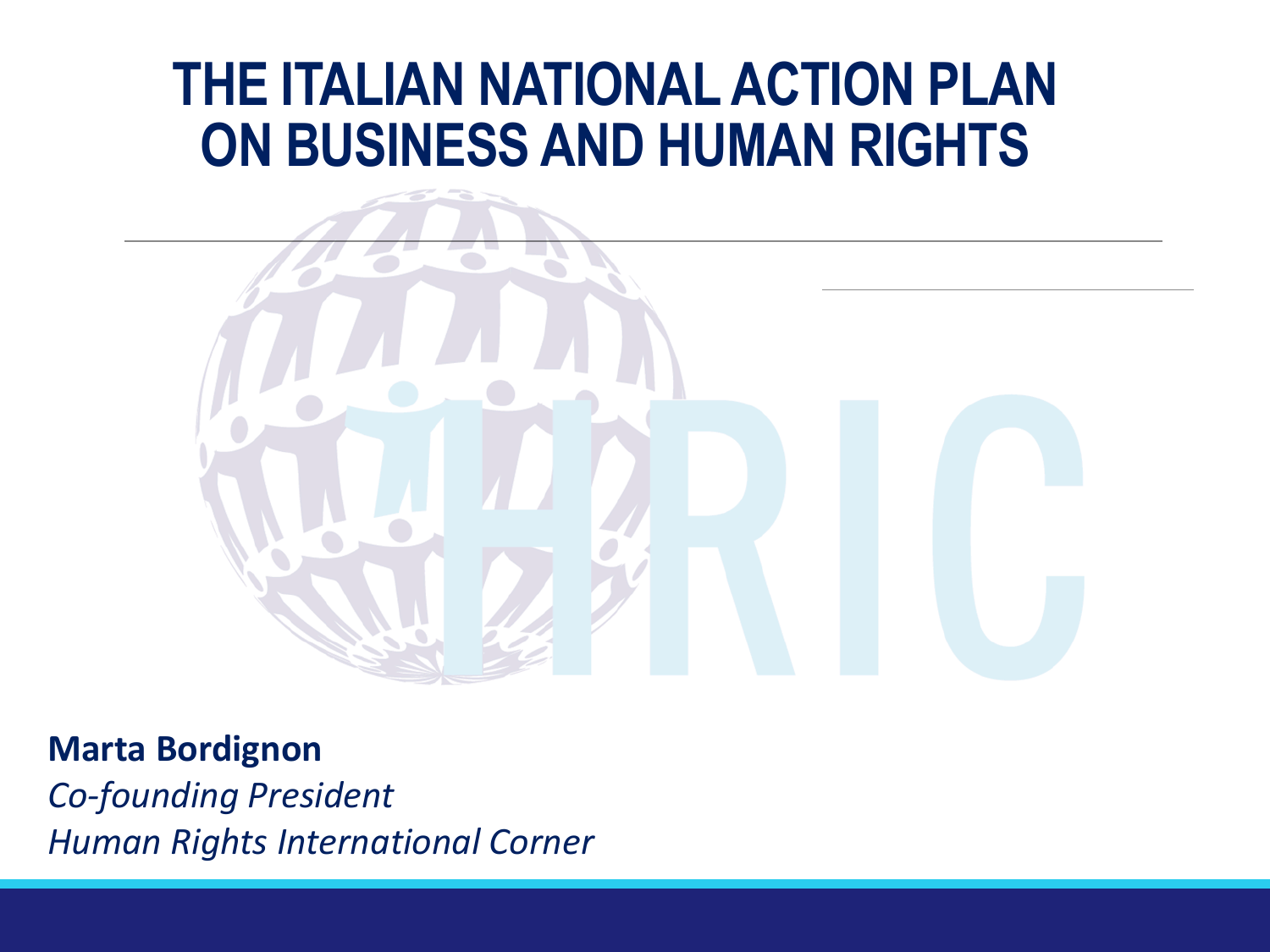### THE ITALIAN NAP ON B&HR 2016-2021

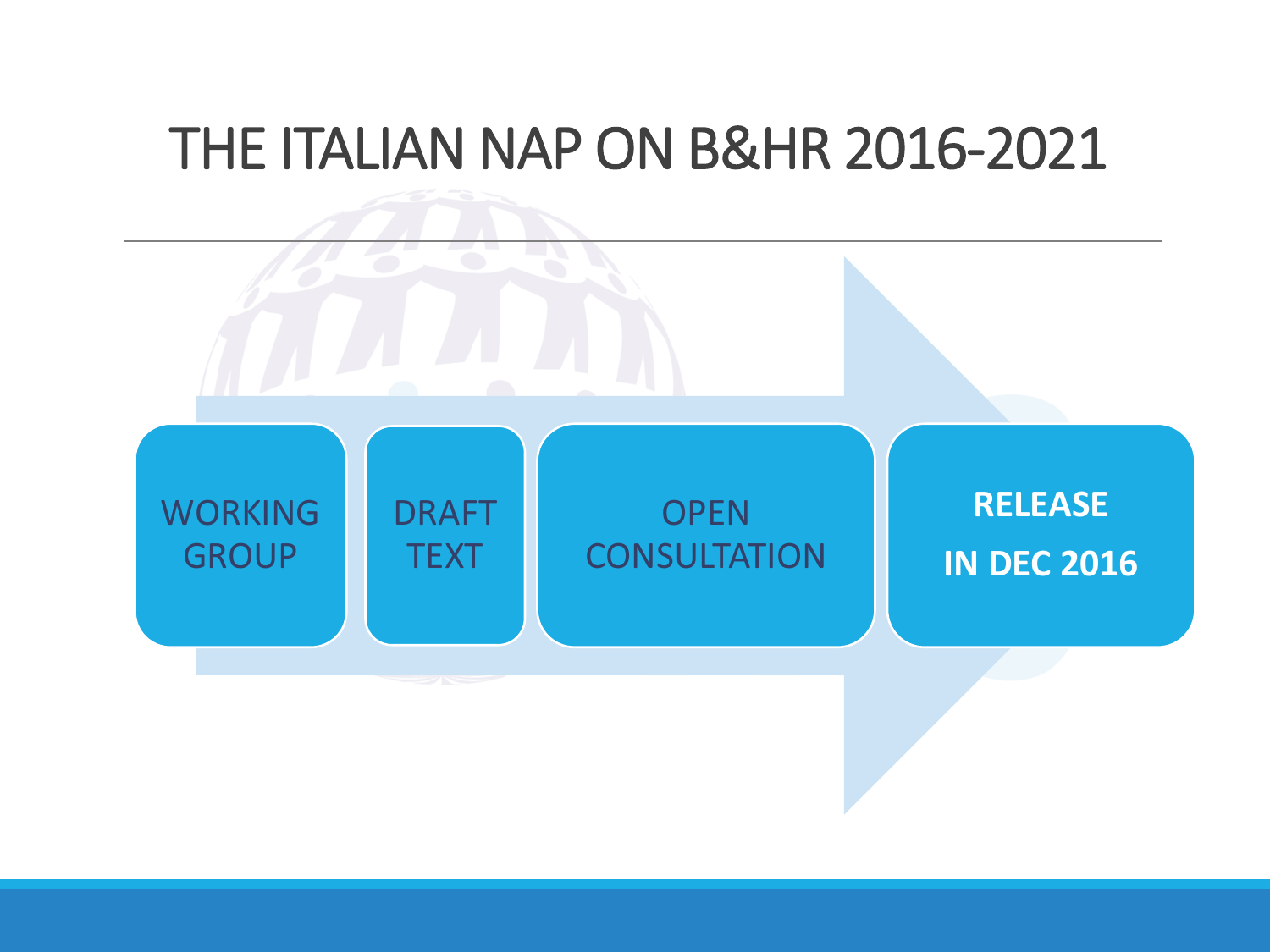# **THE INTERNAL STRUCTURE**

- 1. STATEMENT OF COMMITMENT
- 2. BACKGROUND AND CONTEXT
- 3. EXPECTATIONS TOWARDS BUSINESS
- 4. ITALY RESPONSES: CURRENT ACTIVITIES AND FUTURE COMMITMENTS
- 5. UPDATE, MONITORING AND DISSEMINATION OF THE PLAN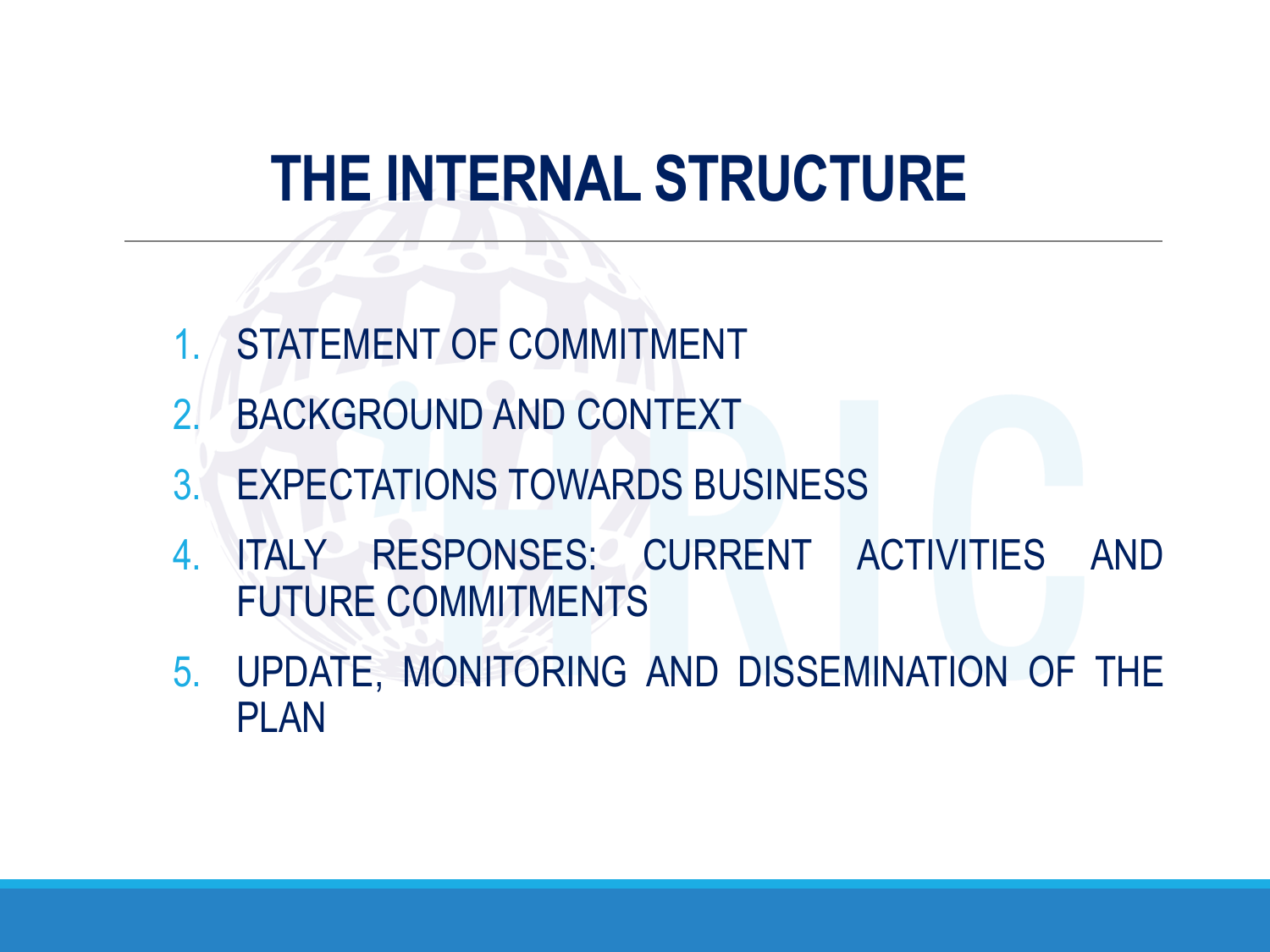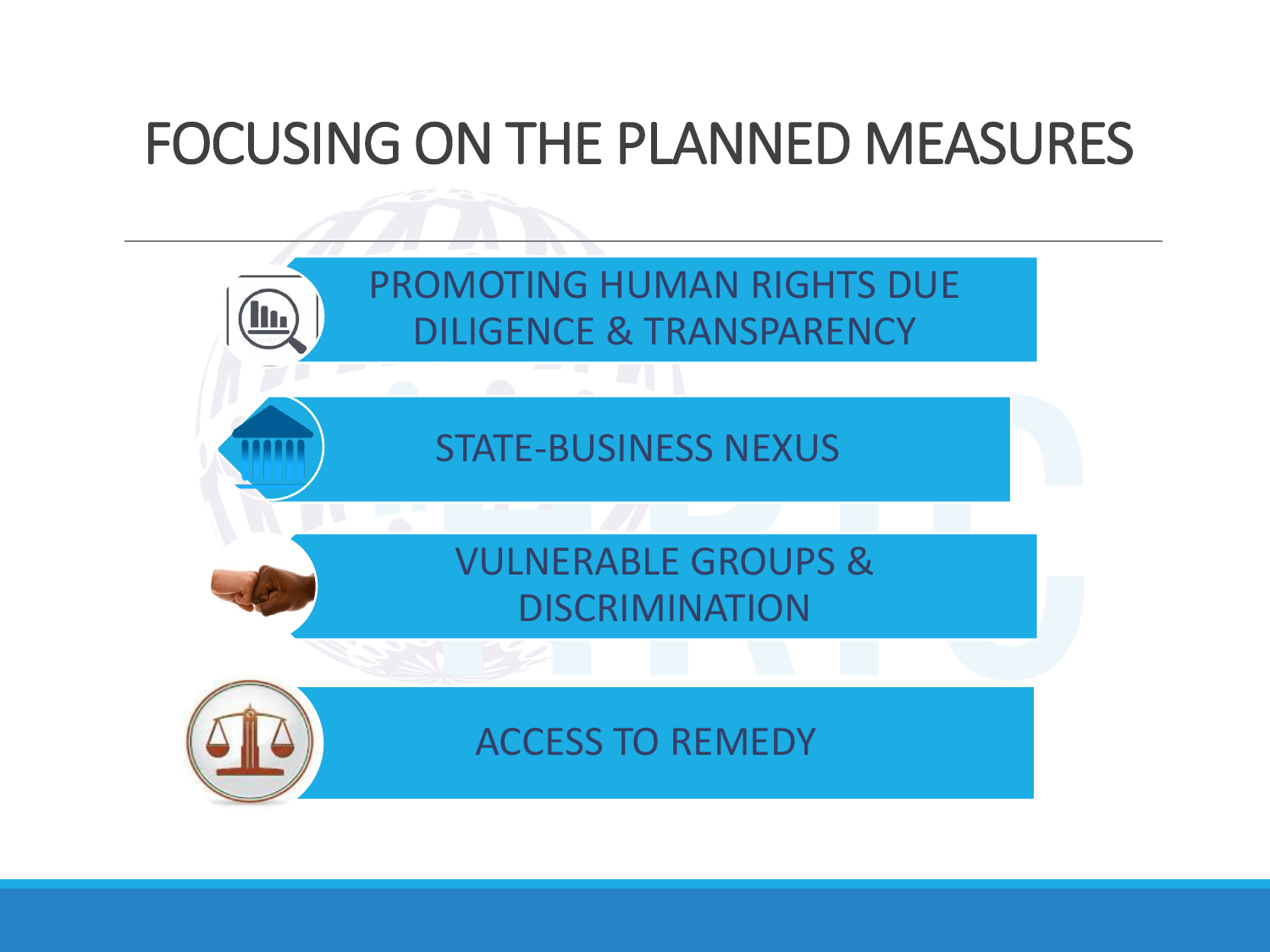

PROMOTING HUMAN RIGHTS DUE DILIGENCE & TRANSPARENCY

✓**No.1:** Conduct a comprehensive study of the Law 231/2001 in order to evaluate potential extension of the scope and application of the administrative liability of legal entities

✓ **No.8:** Promote an effective implementation of Legislative Decree n.254/2016 that transposes the EU Directive 2014/95 on disclosure of non-financial and diversity information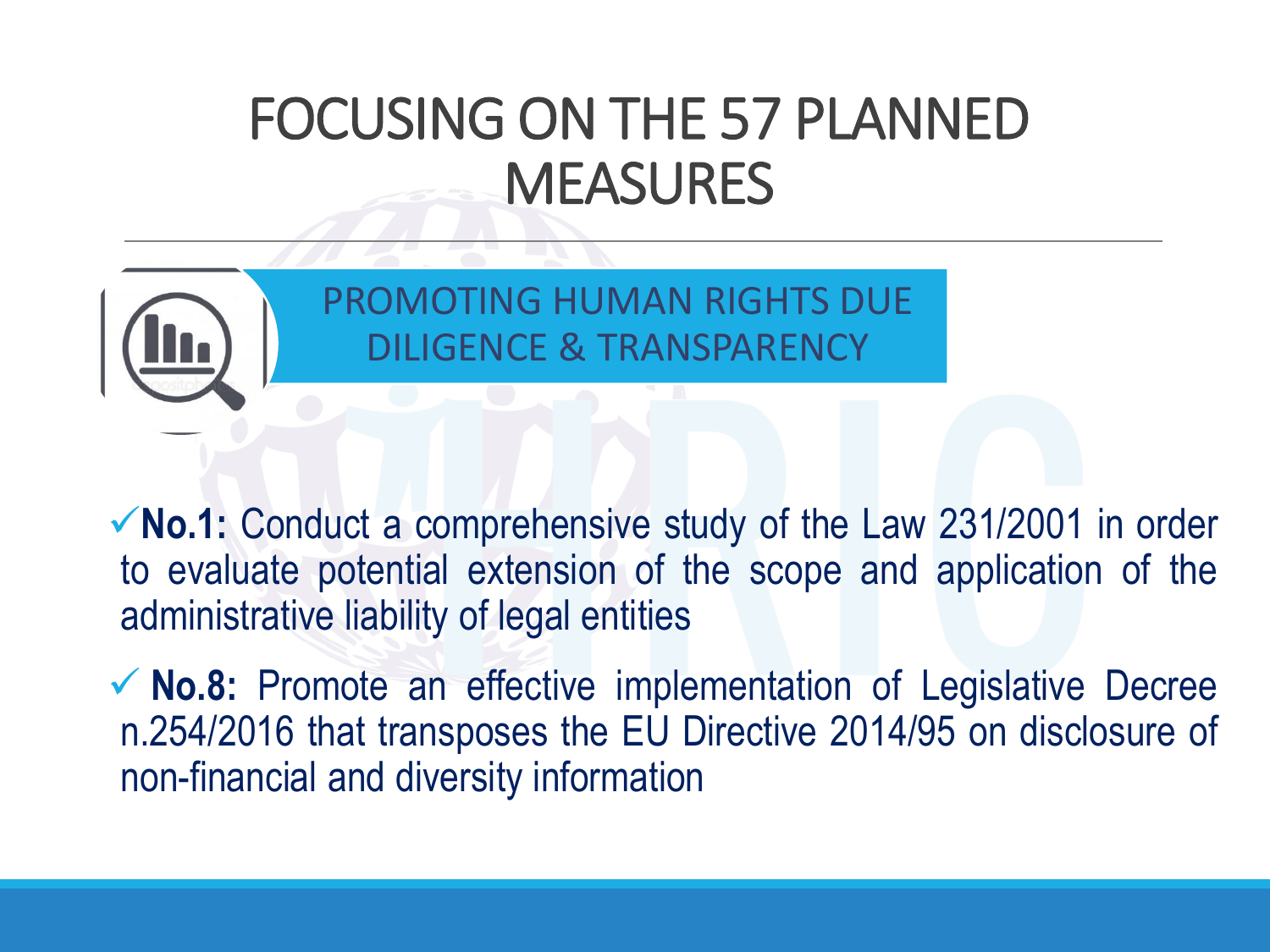

✓ **No.34:** give special attention to due diligence of business enterprises owned or controlled by the State, including the non-financial disclosure

 $\checkmark$  Ensure and promote the respect of human rights in all the public procurement stages.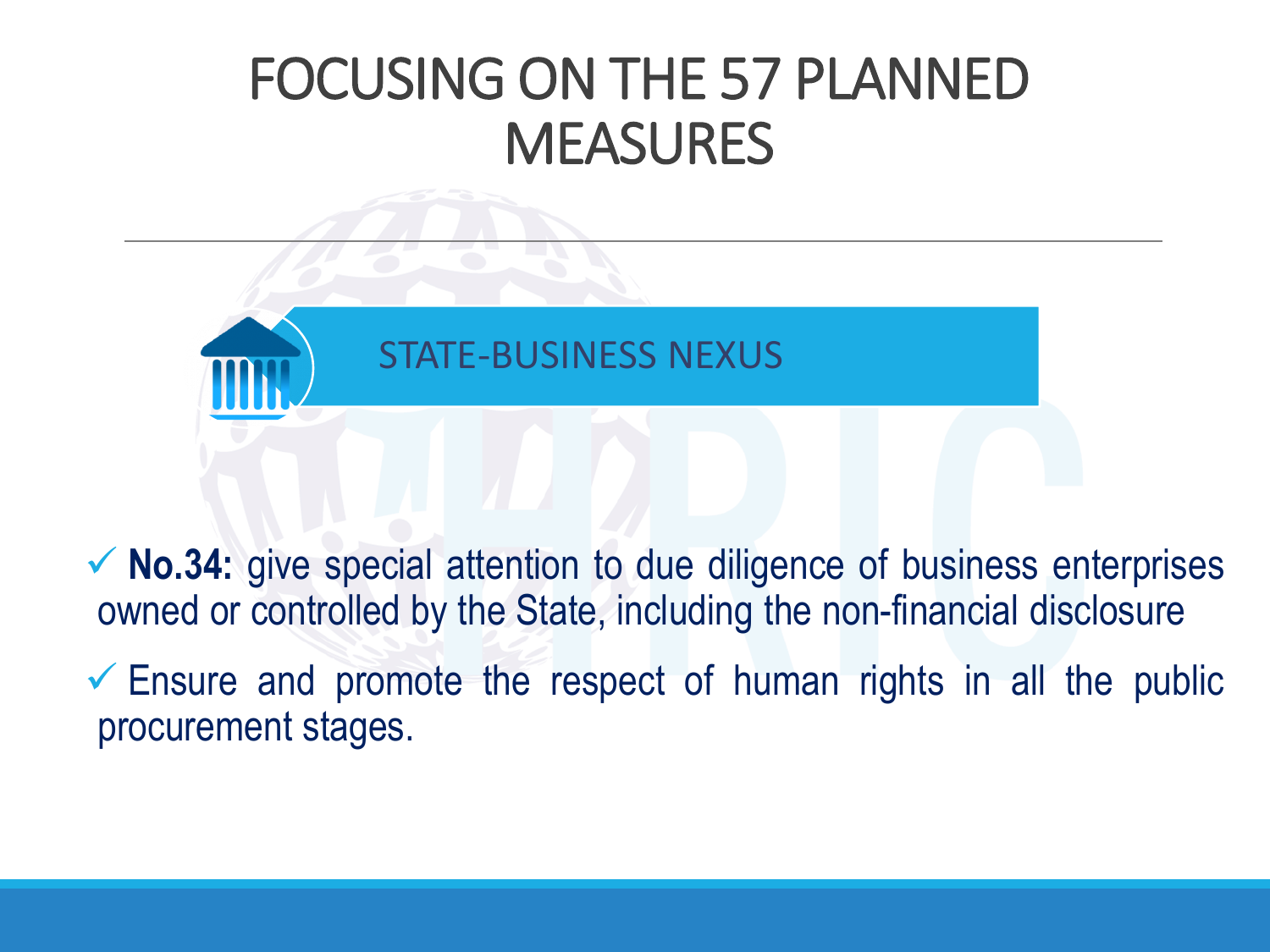

#### VULNERABLE GROUPS & **DISCRIMINATION**

✓ **No.4:** Strengthen the role of labour inspections for tackling and controlling the emersion of irregular work and *caporalato*

✓ **No.23**: Encourage companies in the dissemination of antidiscrimination culture by, among other actions, promoting corporate policies and best practices on inclusivity and Diversity Management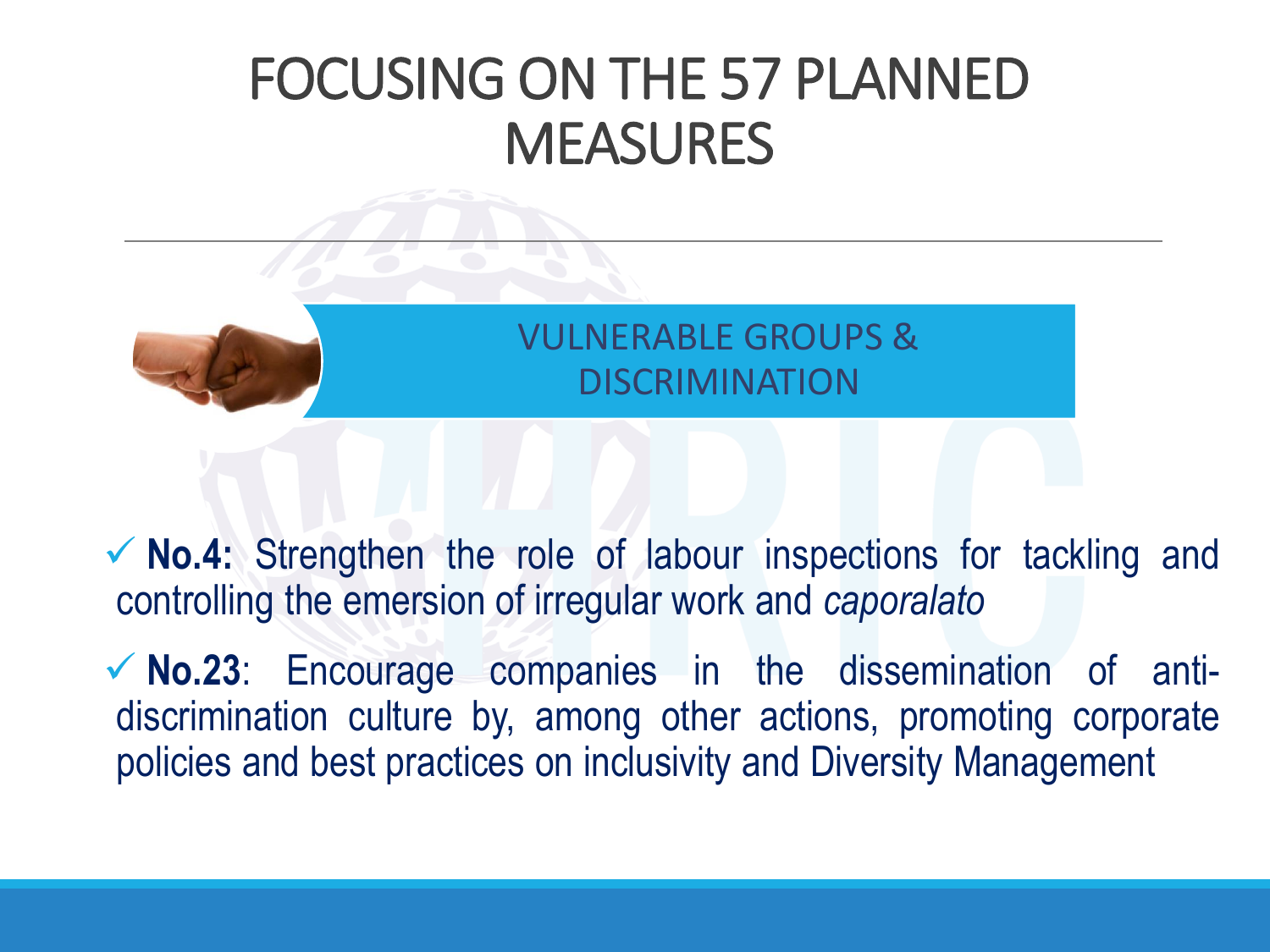

#### ACCESS TO REMEDY

✓ **No.49:** Within the framework of the on-going parliamentary activity of reform of judicial system, raise the awareness on the following priorities: i) remedies against the excessive length of civil proceedings; ii) measures to strengthen special courts for enterprises by extending their competence to consumer protection-related claims, misleading advertising and unfair competition; iii) introduction of criminal provisions against economic crimes, also committed abroad; iv) verification of the possibility of introduction of the class action.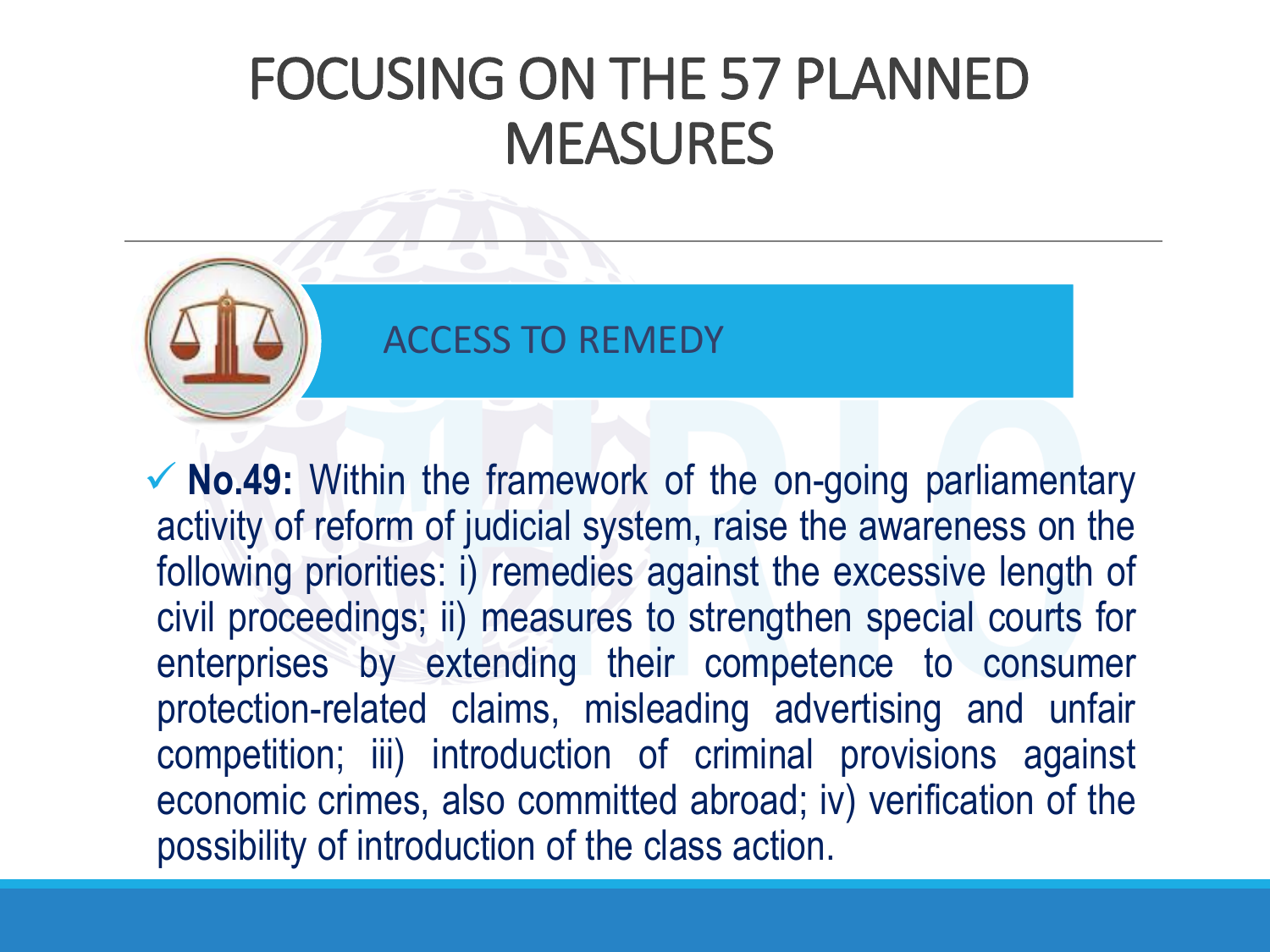## NAP'S MID-TERM REVIEW - 2018

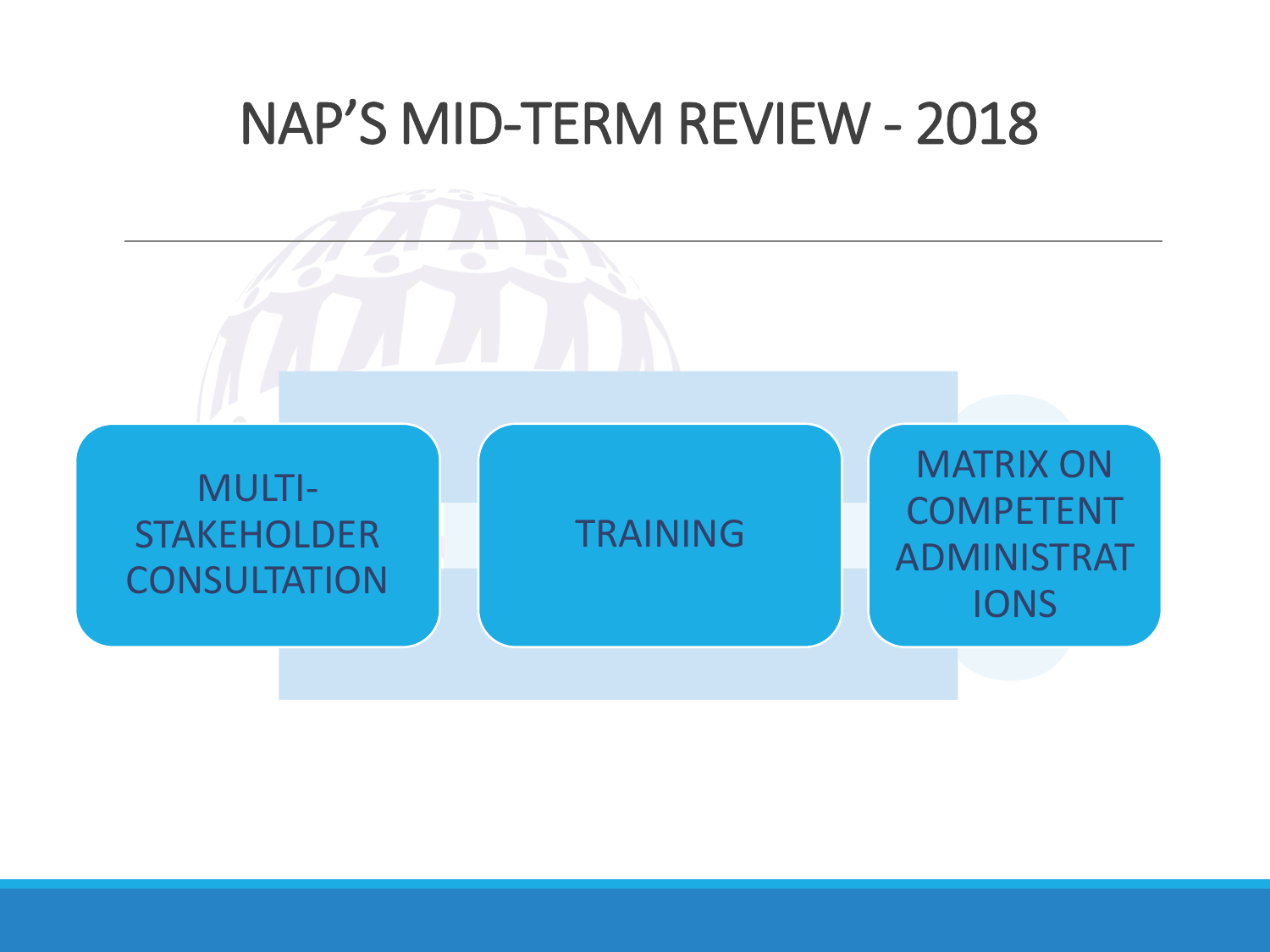## IMPLEMENTATION: PROCEDURE

The **Working Group on Business and Human Rights (in Italian: GLIDU)** is established within the CIDU, composed of all the administrations represented in the CIDU.

Such Group will have the following tasks:

- $\checkmark$  supervising the progressive implementation
- $\checkmark$  coordinating the monitoring activities
- $\checkmark$  proposing modifications and/or revisions of the measures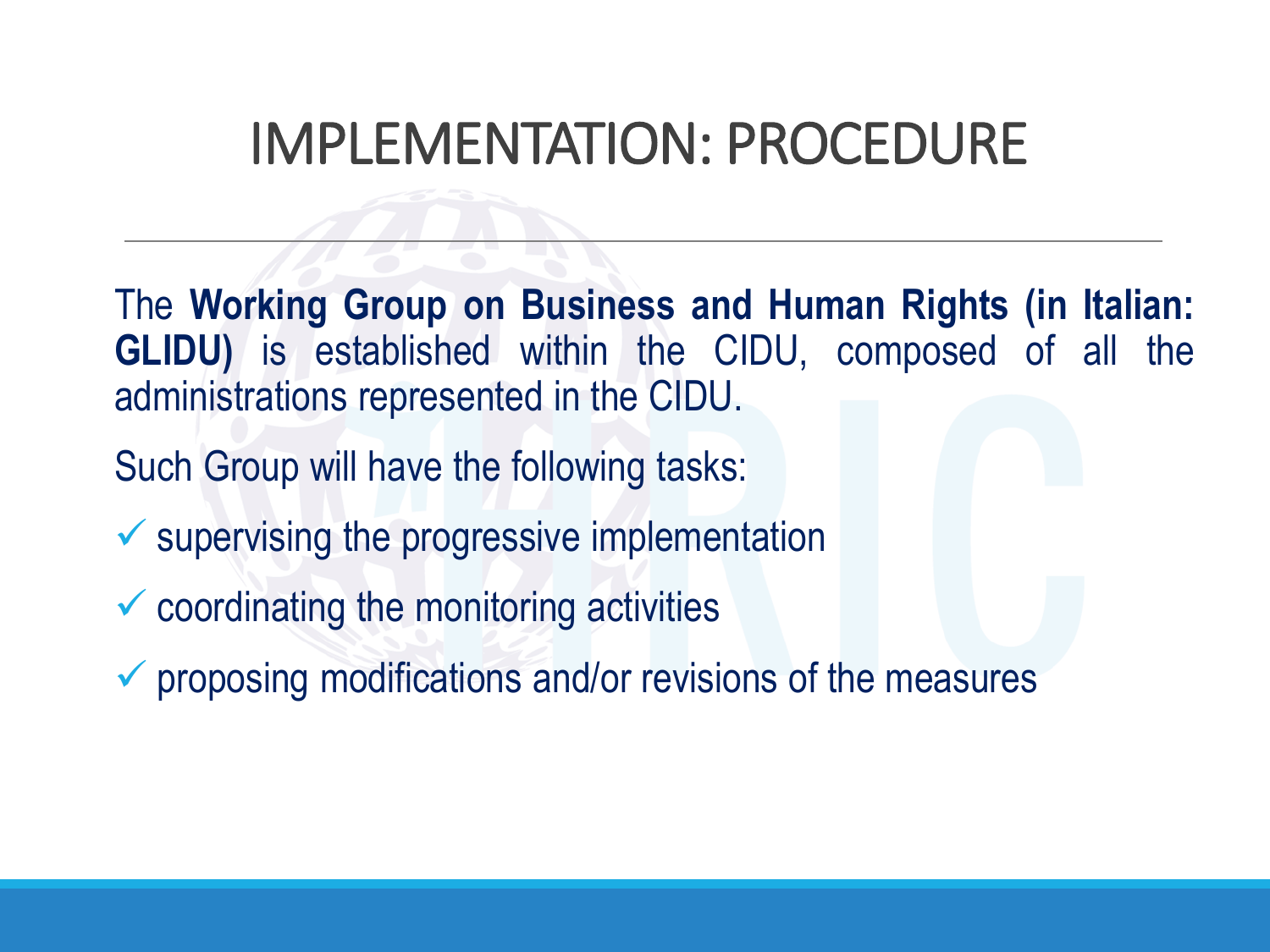## IMPLEMENTATION: SOME REMARKS

❖ Being a political and programmatic document, a NAP should have a **general wording**  $\rightarrow$  troubles in assessing and evaluating the results

❖ **Balance between political will and foreseen measures** → NAPs are more effective if there is a great balance between civil society advocated actions and Governmental commitment

❖ NAP could work as a leverage for establishing a **cultural awareness** on business and human rights issues in the country